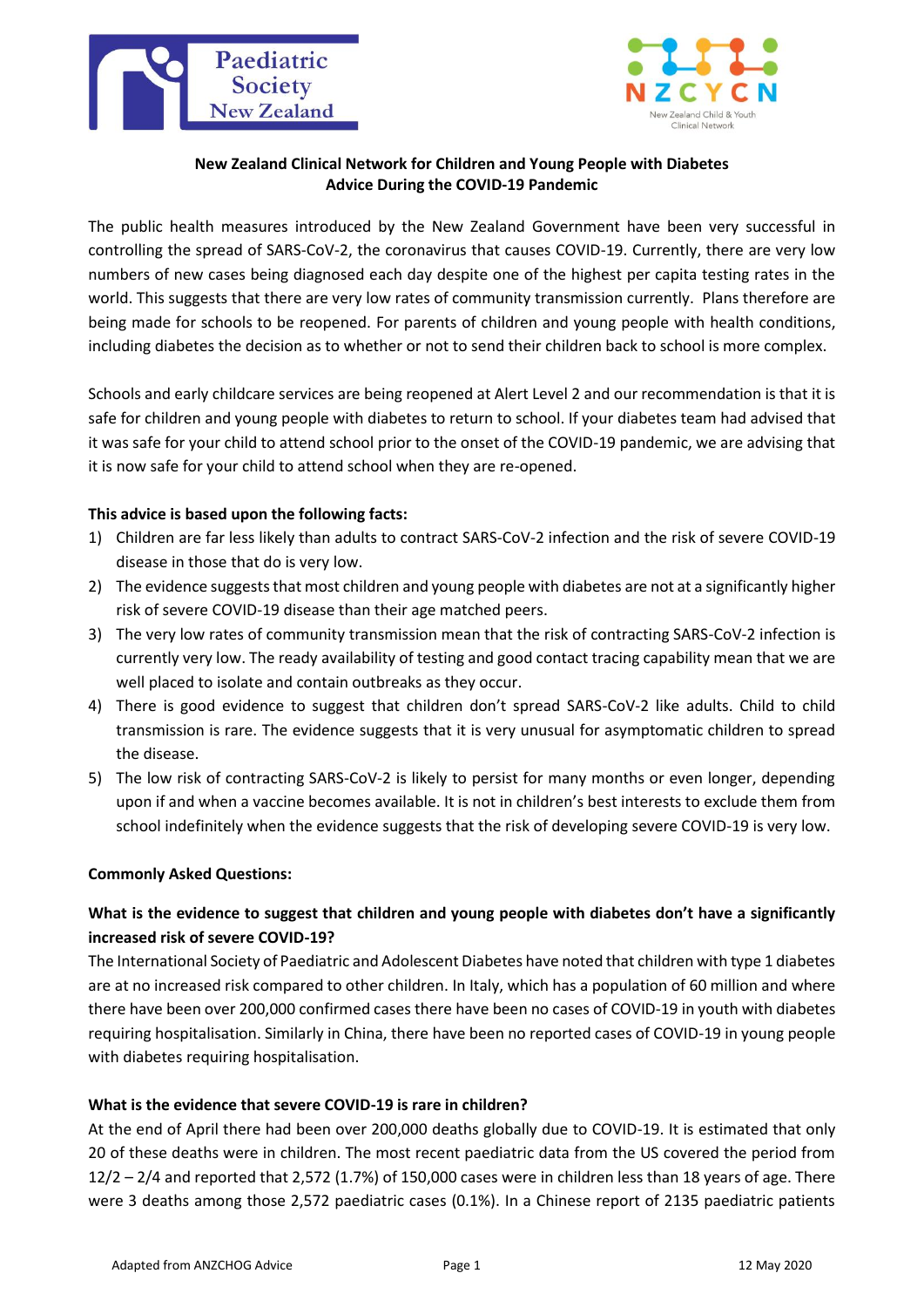infected with SARS-CoV-2, only 13 (0.6%) were critically unwell with only one death (0.05%). Epidemiological data from Italy from February to mid-March reported that 1.2% of 22,512 cases were in children less than 18 years of age and there had been no deaths in patients under 30 years of age.

## **What is the evidence that transmission in schools is rare?**

There have been a number of studies which have shown that the risk of transmissions in schools is low. Looking at Australian research the NSW government has released a report (http://ncirs.org.au/covid-19-inschools) regarding their investigation of 15 schools where cases were identified in March. 735 students and 128 staff were considered to be close contacts of the 18 index cases in these 15 schools. There were only two cases of probable secondary infection among these close contacts (0.2%). One primary school aged child where teacher to child transmission was likely and one 16-year-old child where child to child transmission was likely. Studies in other countries have had similar results. A population-based study in Iceland did not detect any cases of asymptomatic carriage in children under 10 years of age. Studies from China, South Korea, Italy, Spain, the Netherlands and the United States have consistently found that it is quite rare for children to infect other children or adults.

## **What about the Marist School Cluster?**

One of New Zealand's main clusters of infection has been described as the Marist school cluster. There have been 92 cases associated with this cluster including 28 students. This cluster appears to have originated at a large social event involving staff members and parents associated with the school. The majority of infected students appear to have contracted the virus from an adult, most commonly from within their own family.

## **Why are children less commonly infected than adults?**

This is one of the mysteries of SARS-CoV-2. It behaves very differently from most other respiratory viruses such as influenza which are commonly spread in the school environment. No one knows the answer to this question although one of the theories is that children may express fewer of the receptors that are required for the virus to enter the body.

#### **What advice does the Government provide regarding children with complex medical conditions?**

The New Zealand Government have provided advice on reducing the potential risk of COVID-19 transmission in schools. The information in this document is evidence-based and therefore safe for the vast majority of children and young people with diabetes in New Zealand. If you have specific concerns, please speak to your treating team.

#### **What advice is being given to children and young people with diabetes in other countries?**

Many countries' schools are still closed because widespread community transmission is well established. Most countries continue to define people with diabetes as being a vulnerable group. However, within the paediatric diabetes professional groups, there is increasing recognition that this increased risk is not as significant as we feared it might be.

## **Should the advice for students with diabetes be different to the advice for teachers or parents with diabetes?**

The risk to older adults or adults with underlying medical conditions of contracting the virus and developing severe COVID-19 does seem to be higher than the risk to children. Therefore, it does seem reasonable that there might be differing advice for these two groups.

#### **Should my child receive influenza vaccine?**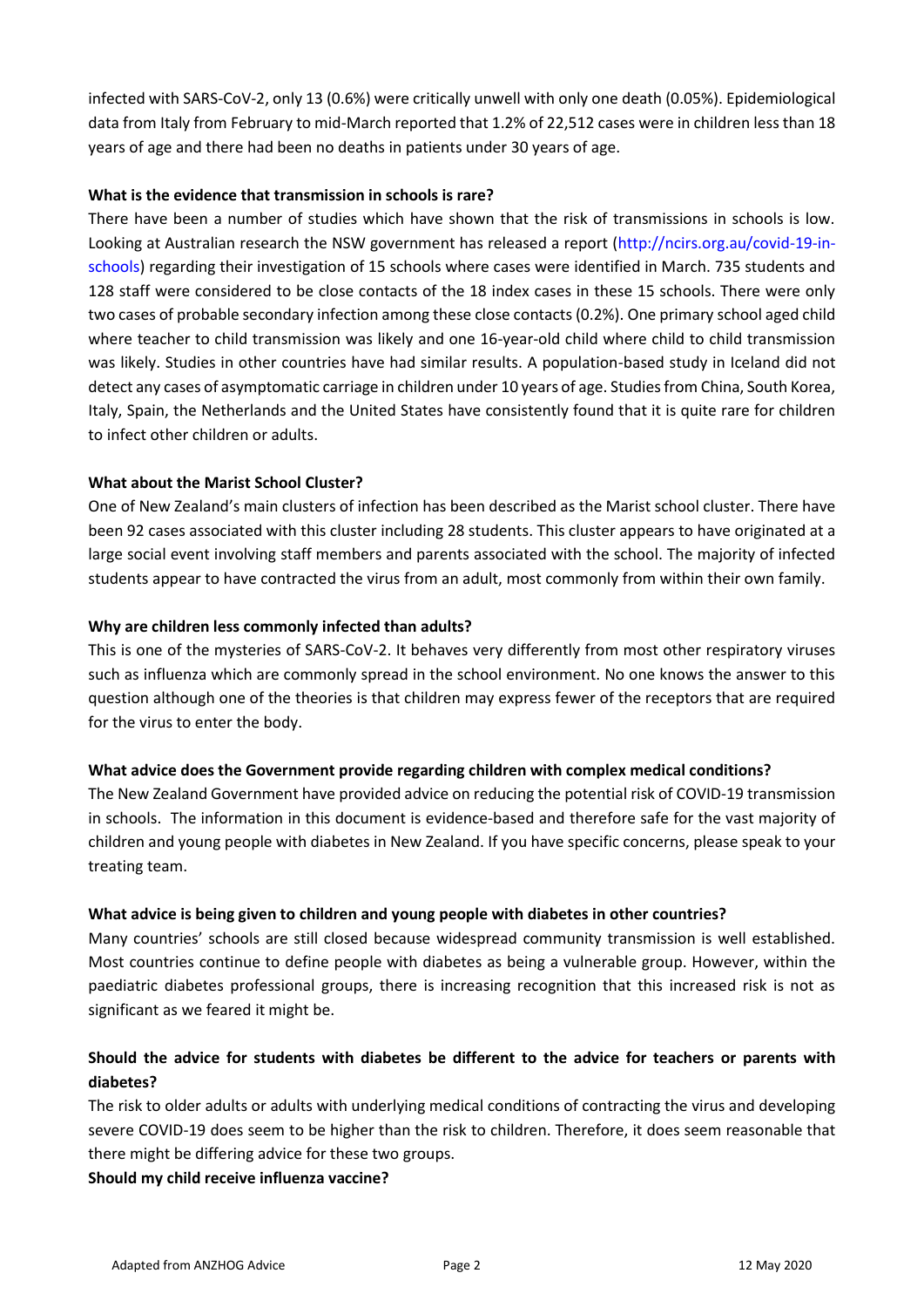We recommend that all children and young people with diabetes receive the flu vaccine which is free from your GP or local pharmacy.

#### **What about the reports of Kawasaki's disease in children with COVID-19?**

Recently there have been reports emerging of a possible association between COVID-19 and a condition called Kawasaki's disease in children. Kawasaki's disease is a severe inflammatory response characterised by fever, skin rash and occasionally inflammation around the heart. The association with COVID-19 has not yet been proven and to date nothing has been reported that children with diabetes are at increased risk of developing this condition.

## **Will your advice regarding school attendance change if more widespread community transmission occurs?**

It may. District Health Board's will continue to update this advice based upon the current situation in their own region and as more information becomes available from New Zealand and overseas regarding the risk to children and young people with diabetes. The New Zealand Government have also said that there will be localised school closures if there are outbreaks.

## **Is the risk different for primary or secondary school aged children?**

The risk of contracting COVID-19 does increase with age and there is a slight increase in risk in secondary school aged children as opposed to primary school aged children. Equally, the risk of transmission at school appears to be slightly higher in older teenagers. However, this slight increase in risk is not sufficient for us to believe that recommendations regarding returning to school should be different for these two groups.

## **Does my child have to practice social distancing at school?**

Returning to school does not mean that everything will return to normal. The Government have said there will be an increased focus on handwashing and other hygiene measures. Physical distancing has been recommended for the school environment and schools are putting in a number of measures to ensure this is as practical as possible.

As a parent or caregiver it is important to convey the same public health messages regarding regular handwashing and social distancing. The greatest risk for school outbreaks remains adults. Therefore, it is very important that parents comply with restrictions to minimise the contact that they have with other parents, teachers and students in the school environment.

#### **Should my child wear a mask at school?**

The role of masks has attracted a lot of attention in the media. The use of masks has mostly been recommended in countries where there is widespread community transmission to try and minimise spread of the virus. Therefore, we don't believe that wearing a mask at school will provide any additional protection for your child.

#### **What should I do if my child starts to show cold or flu symptoms?**

If your child does get sick, in the first instance it is important to follow your usual sick day management plan. Do not send your child to school and contact your diabetes team for further advice as needed. A COVID-19 test is recommended by the government for all people showing signs of a cold or flu.

We understand that the COVID-19 pandemic has added to the anxieties that families with a child with diabetes face. We also have to acknowledge that we don't have all the answers regarding this new virus and the risks that it presents to your child and we are learning as new information becomes available. We also